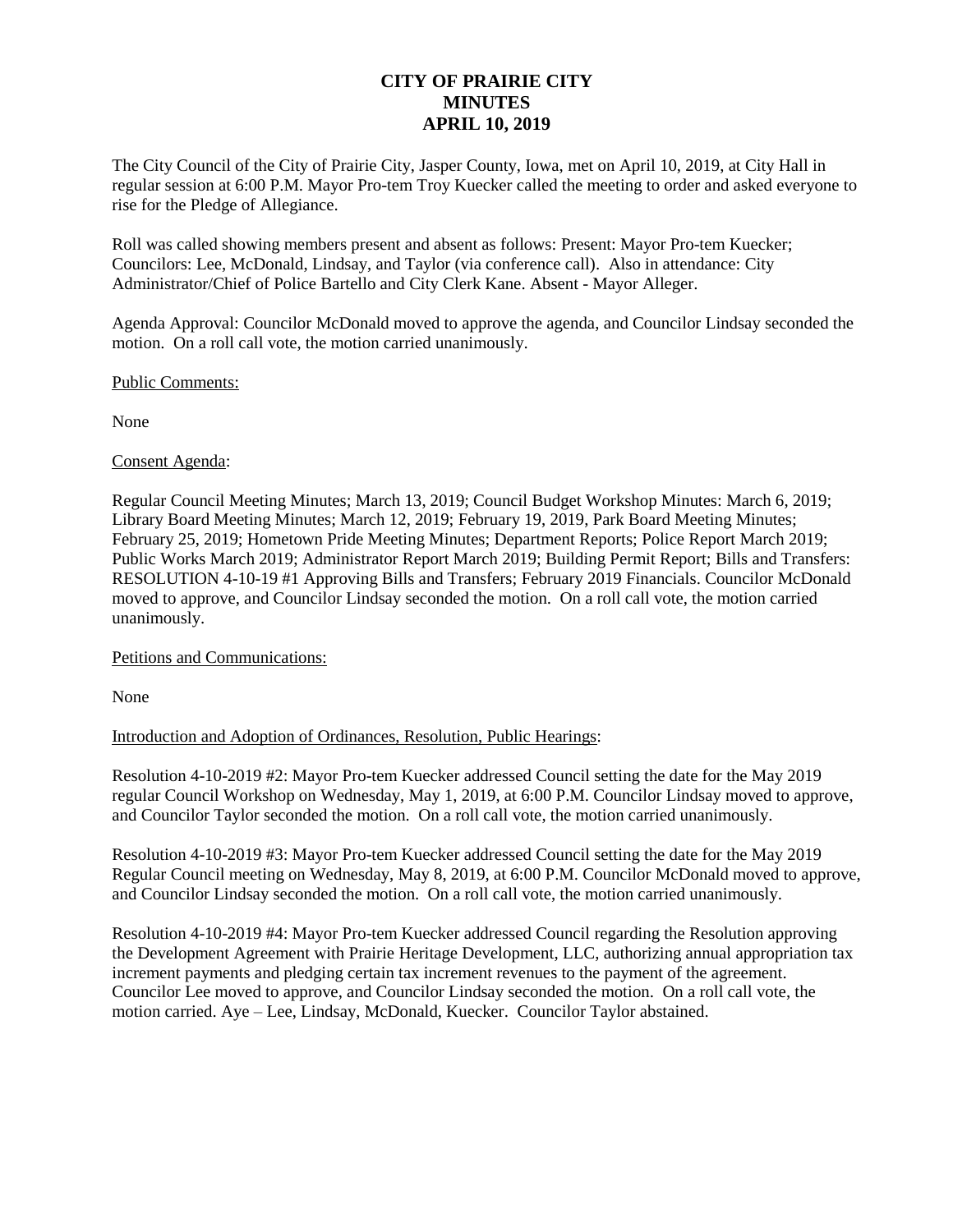## **MINUTES April 10, 2019 Page 2**

Resolution 4-10-2019#5 FY 18-19 Budget Amendment. Special Council meeting to review the FY 18-19 Budget Amendment is set for Wednesday, April 24, 2019, at 5:30 PM. FY 18-19 Budget Amendment vote will be held on Wednesday, May 8, 2019, at 6:00 PM. Councilor McDonald moved to approve, and Councilor Lindsay seconded the motion. On a roll call vote, the motion carried unanimously.

Resolution 4-10-2019#6 Public Hearing for Budget Amendment Year-end May 22, 2019, Public Hearing 6:00 PM. Councilor McDonald moved to approve, and Councilor Lindsay seconded the motion. On a roll call vote, the motion carried unanimously.

6:28 PM. Mayor Pro-tem Kuecker opened the Public Hearing on FY 2019-2020 Utility Rates. No communication. 6:29 PM. Public Hearing closed.

Ordinance No. 365 Amending Water Utility Rates for FY 2019-2020, 1<sup>st</sup> Reading. Councilor Lindsay moved to approve, and Councilor Lee seconded the motion. On a roll call vote, the motion carried unanimously.

Ordinance No. 366 Amending Sewer Utility Rates for FY 2019-2020, 1<sup>st</sup> Reading. Councilor Taylor moved to approve, and Councilor McDonald seconded the motion. On a roll call vote, the motion carried unanimously.

Ordinance No. 367 Amending Solid Waste Utility Rates for FY2019-2020, 1<sup>st</sup> Reading. Councilor Lindsay moved to approve, and Councilor Lee seconded the motion. On a roll call vote, the motion carried unanimously.

Resolution 4-10-19#6 Approving the Contract between the City of Prairie City and Midwest Inflatables. The Prairie Days entertainment contact is for \$6000, of which a \$2000 down payment is due immediately. Councilor Taylor moved to approve, and Councilor McDonald seconded the motion. On a roll call vote, the motion carried unanimously.

### Old Business:

City Administrator/Chief of Police Bartello also requested action regarding purchases for 40 meters and 40 radio reads at \$120 each. Bartello stated the goal is to purchase additional meters each year to expedite the monthly reads for the 663 meters. Councilor McDonald moved to approve, and Councilor Lindsay seconded the motion. On a roll call vote, the motion carried unanimously.

### New Business:

Melanie Umble with Shomo-Madsen-Umble, outlined the annual insurance renewal. The annual premium for 2019 \$32,541 a slight increase from 2018. Councilor McDonald moved to approve, and Councilor Lindsay seconded the motion. On a roll call vote, the motion carried unanimously.

6:45 P.M. Councilor Kuecker made a motion to move to closed session. Councilor McDonald moved to approve, and Councilor Lindsay seconded the motion. On a roll call vote, the motion carried unanimously. 7:50 P.M. Open session. Councilor Lindsay moved to approve, and Councilor McDonald seconded the motion. On a roll call vote, the motion carried unanimously.

City Administrator/Chief of Police Bartello asked for a motion to approving the electrical quote to add electric to 701, 703 and 705 S. Norris Street for \$11,208.12. Councilor Lindsay moved to approve, and Councilor McDonald seconded the motion. On a roll call vote, the motion carried unanimously.